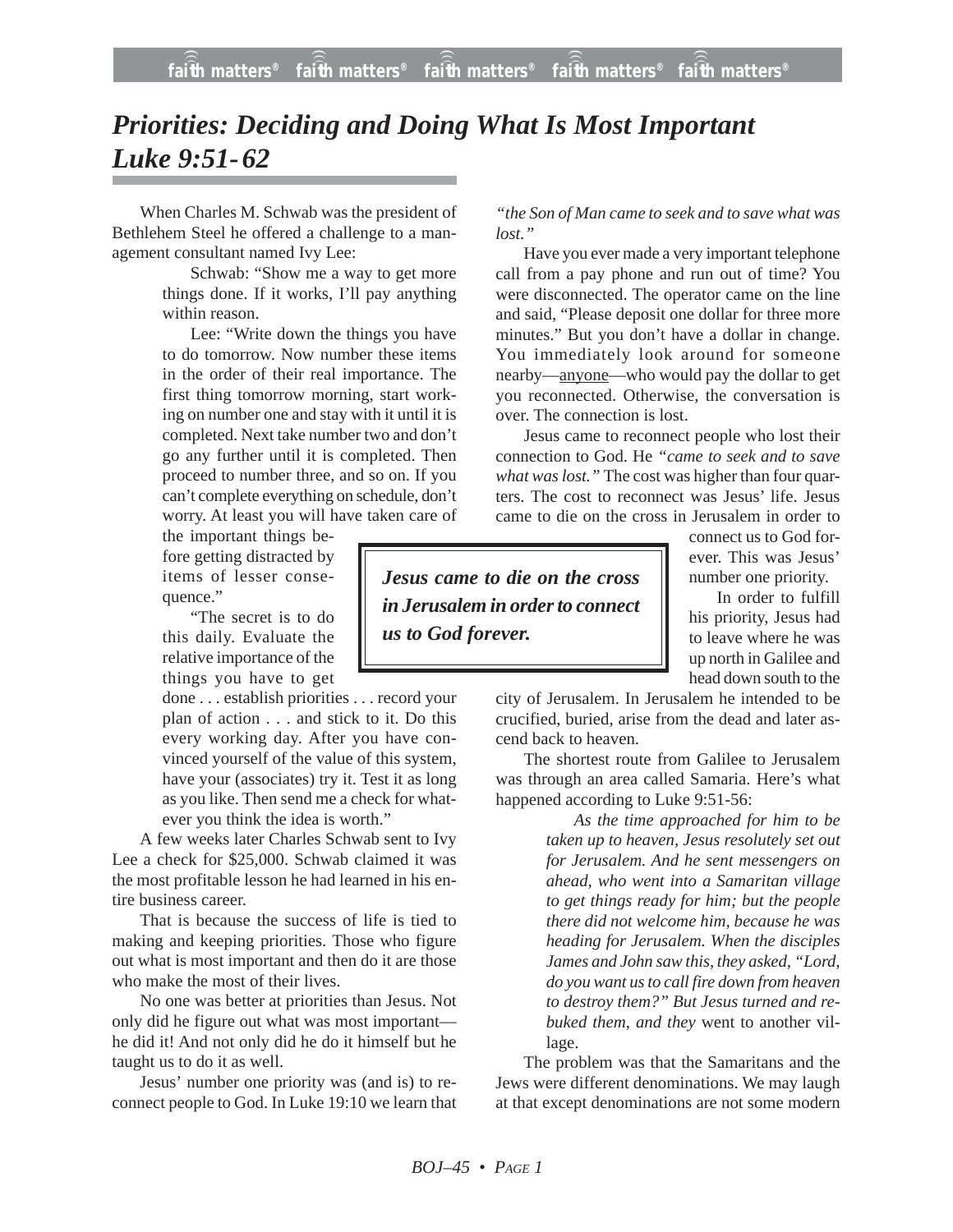## **faith matters® faith matters® faith matters® faith matters® faith matters®** ))) ))) ))) ))) )))

American invention. They are part of every religion from the Sunni Muslims to the Shiite Muslims, from the Orthodox, Reformed and Conservative Jews to the Roman Catholics, Greek Orthodox, Presbyterians, Lutherans, Baptists and Episcopalians.

In those days the big denominational difference was between Jews and Samaritans. It was actually ethnic as well as religious since the Jews claimed that they were pure descendants of Abraham while the Samaritans were "half-breeds" resulting from the intermarriage of Jews with the people of neighboring nations.

There were numerous disagreements and differences between the Jews and the Samaritans but the really big difference was over the right place to worship God. The Jews insisted that they worship God at the Temple in Jerusalem. The Samaritans insisted that worship take place on Mount Gerizim in Samaria.

Because of the deep differences, most Jews who lived up north in Galilee went around Samaria when they traveled south to Jerusalem. It added a couple of days to the usual three-day journey but they figured it was safer and better. They knew they weren't welcome in Samaria. In fact, history tells us that that was probably a smart move because in AD 52 a group of Jewish pilgrims decided to take the short cut through Samaria and were massacred by the Samarians.

So it was somewhat surprising that Jesus decided to travel through Samaria. But Jesus came to save all people from sin. He wanted to reconnect everyone to God, including the Samaritans. When the Samaritans found out where Jesus was headed, *"the people there did not welcome him, because he was heading for Jerusalem."(Luke 9:53)*

It is sad but not uncommon that some people get so caught up in their denominational distinctive that they do not even welcome a visit from Jesus Christ himself. Sometimes people are quicker to identify themselves by their denominational label than they are to tell that they are followers of Jesus Christ and are Christians.

What should be done when Jesus is not welcome? The Zebedee brothers had an idea! James and John wanted to call fire down from heaven and burn them all to a crisp.

One part of me is disgusted by their suggestion

while another part of me sympathizes. It is always tempting to want to fry those who disagree with us. It can be hard to hold different beliefs without becoming hostile toward the other people.

What James and John suggested, others have actually done. Whether during the Crusades, the Roman Catholic Inquisition, the Protestant Reformation or current conflicts in the Middle East, burning people with different religious beliefs is not all that unusual.

Jesus said *no*. He turned and rebuked his two disciples for even suggesting such an action. Jesus came to win the hearts and souls of men and women, not to destroy them. In the words of John 3:17, "*God did not send his Son into the world to condemn the world, but to save the world through him.*" Does this mean that both Jews and Samaritans were equally right? Is it saying that Jesus doesn't really care about doctrine or what a person believes? Of course not! But, Jesus taught tolerance toward others of different beliefs, even if they are wrong.

In the midst of this hot controversy, Jesus was teaching his followers a lesson about discipleship and priorities. He was teaching them that following him meant going anywhere he leads. Even to hostile places. Even to unwelcoming people. Even into rejection. But, that was just the beginning of his lessons on the priorities of being a Christian.

*"As they were walking along the road, a man said to him, 'I will follow you wherever you go.' "* My guess is that a few others might have said, "Jesus, next time you go through Samaria, count me out. I'll meet you in Jerusalem, but I'm never going there with you again." But seeking to be both courageous and faithful this one man said, *"I will follow you wherever you go."* Cool! Wonderful! Great! I've heard lots of Christians say that. I've said it myself.

But Jesus didn't say thanks. Instead he raised the stakes significantly by painting the worst-case scenario of what it might mean to follow Jesus anywhere. It meant a serious cost, so Jesus said in Luke 9:58: *"Foxes have holes and birds of the air have nests, but the Son of Man has no place to lay his head."* In other words, following Jesus anywhere could cost a lot.

My first serious camping experience was on the coast of Maine when I was a teenager. A friend and I went camping with a friend of my father whom we had just recently met. A storm was coming in. It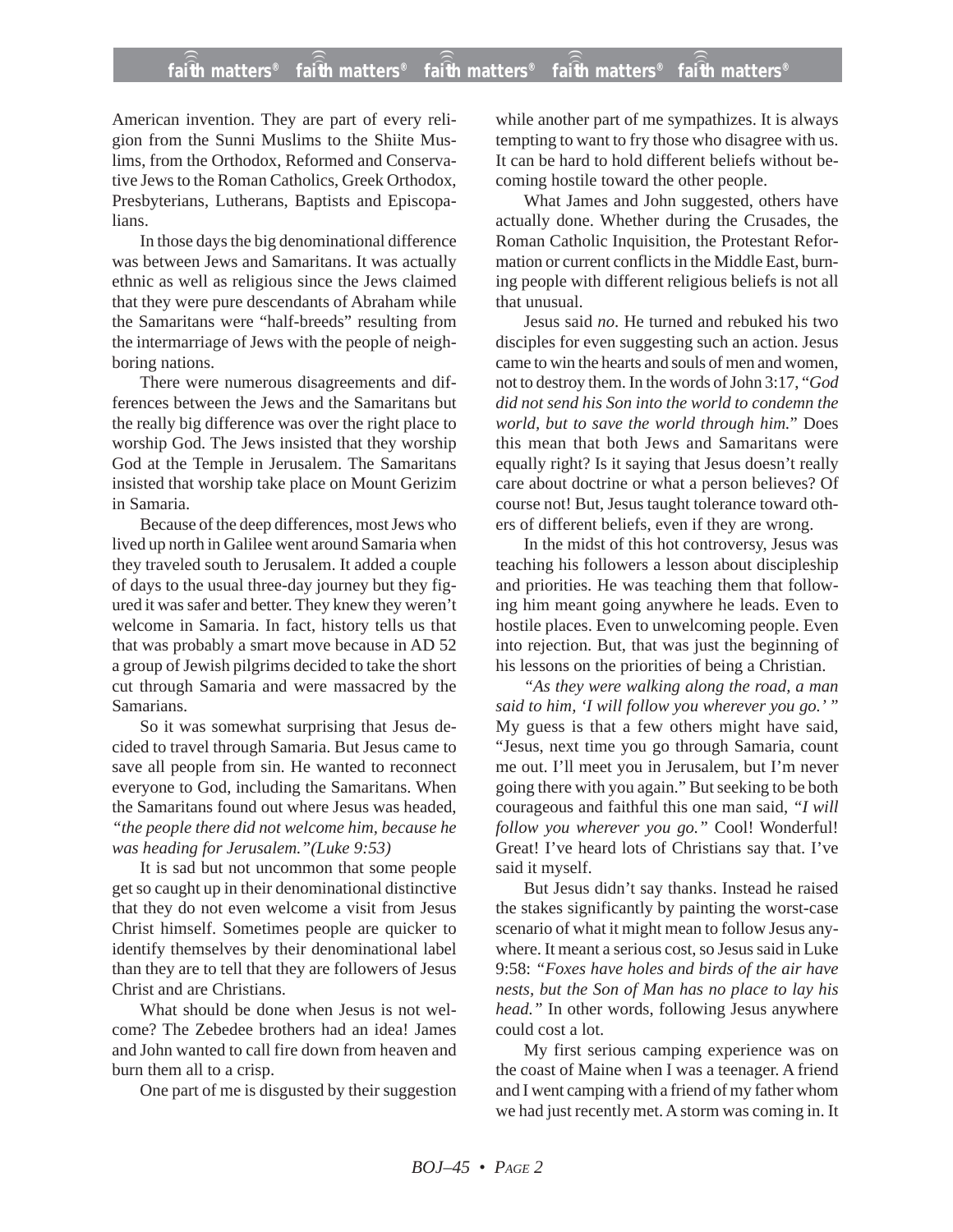## **faith matters® faith matters® faith matters® faith matters® faith matters®** ))) ))) ))) ))) )))

was cold. He told us to be careful not to touch the tent because it would leak. That night the wind howled, the rain poured and I couldn't sleep very well. Lying on my back in a borrowed sleeping bag I thought about touching the tent and decided that his instructions were stupid. I put my hand firmly against the canvass over my face and . . . sure enough, it leaked on my head for the rest of the night.

As a college student I spent a summer camping across Europe. It was fun, but not as much fun as staying in a nice hotel with color television and a private bathroom. I don't think I was wired to camp.

But Jesus was making a greater point here than that foxes have holes and birds have nests and he didn't have a home and had to camp out on the ground. He wasn't calling all present and future Christians to be campers or

homeless. He was calling us to follow him at any cost. He was serious . . . *any* cost!

For millions of Christians in this century the cost of making Jesus number one has been very high. To follow him has meant persecution, lost jobs, rape, slavery, imprisonment, losing children, beatings, disease and death. Hundreds of thousands of people in Africa and Asia today are hungry primarily because they insist on following Jesus and refuse to forsake their faith.

This is a pointed message to us comfortable Americans. Many of us won't take time to read the Bible, we pray only when in trouble, we give little or nothing and have never financially sacrificed a dollar for Jesus' sake. We have so much but are prone to hold onto all we do have.

Let it be clearly proclaimed that Jesus called his disciples to follow him at any cost. This is a commitment to give up anything for Jesus' sake. To be a Christian is to say that Jesus is more important than my family, my marriage, my home, my job, my money, my health, my safety or my comfort.

Once Jesus made it clear that the cost of Christianity can be very high he said to another man, *"Follow me!"* The man knew what Jesus meant. He insisted that for him the issue was not where Jesus wanted him to go or how much it would cost but the timing wasn't right!

The man seemed to have a good excuse: *"Lord, first let me go and bury my father."* Old Testament law made this one of the highest responsibilities of every son. It was a very important obligation. Burial of one's father was a way of obeying the commandment to *"honor your father and your mother."* It was unthinkable to do something else.

There are two different possible explanations of what this man was asking. One is that his father was not dead yet. It could be that he wanted to wait one, ten or thirty years until his father died and then he would get around to following Jesus. Or it may be that Jesus was making his point with an extreme

*…Jesus called his disciples to follow him at any cost.*

example. Jesus insisted that if it comes down to a choice between giving your life for those who are physically dead or spiritually dead Jesus wants us to focus on

those still physically alive but spiritually dead. *"Let the dead bury their own dead, but you go and proclaim the kingdom of God."* Either way, Jesus insisted that he must be more important than anyone or anything else.

*"Still another said, 'I will follow you, Lord; but first let me go back and say good-bye to my family.' "* It seemed like a reasonable request but it was counted as yet another excuse for putting Jesus somewhere other than at the top of life's list.

There is an important psychological principle at work with this spiritual teaching. When it comes to turning an important decision into action the greatest likelihood for doing it is when we first decide. So, if a person decides to accept Jesus Christ as Savior, to be baptized, to serve others, to give money, to sacrifice for the poor, to take a stand for what is right but then delays, it will be easier to say "no" the next time. If we can come up with an excuse every time, we will eventually feel as if we did the right thing even though we didn't. The feelings of the decision will become a substitute for action.

Take any example you want. Pick something that you once decided to do as a step of Christian faith but never actually did. Remember what the excuse was at the time (if you can). The more excuses and the longer the delay, the less likely it will ever get done.